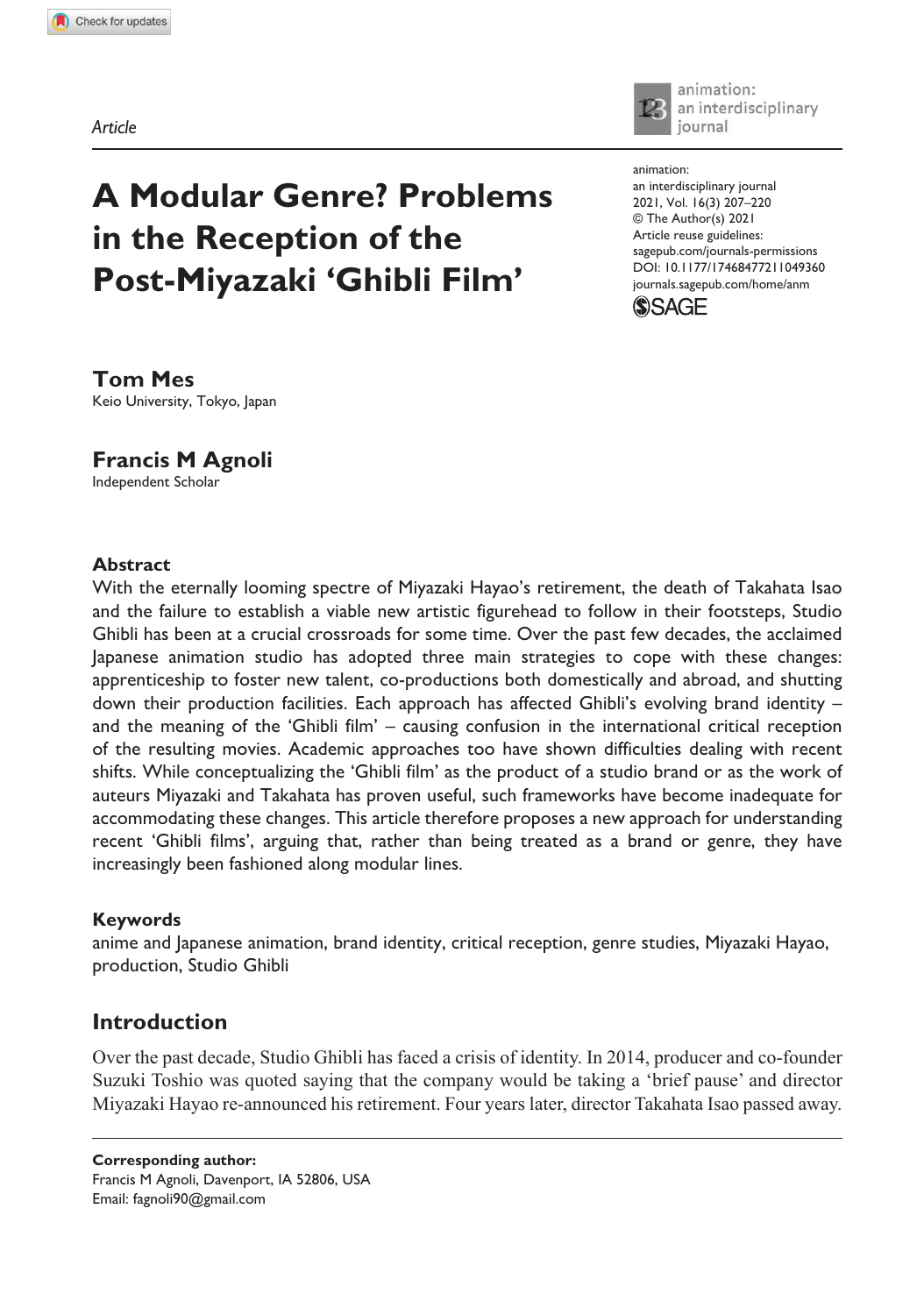For a time, it appeared that the studio's final films would be *The Wind Rises* (2013), *The Tale of the Princess Kaguya* (2013) and *When Marnie Was There* (2014). While that has since proven not to be the case, these events did signal an evolution in Ghibli's brand identity.

Since its founding, Studio Ghibli has built and maintained a particular reputation both domestically and abroad. On this subject, Christopher Bolton (2018) and Thomas Lamarre (2009) discern a back and forth between popular and high art as the hallmark for the studio. These films are 'engineered for broad appeal' and are 'amenable to general mass audiences across the world' (Bolton, 2018: 235; Lamarre, 2009: 98). Out of the three co-founders, Miyazaki and his directorial output have been the most emphasized as emblematic of the studio, especially within western reception but also in the studio's own publicity efforts. In addition to Lamarre, Jonathan Clements (2013, 2016) and Ian Condry (2013) have also noted how Ghibli, as both a corporate and creative entity, has come to absorb and express Miyazaki's worldview. Numerous scholars have provided thematic and stylistic analyses of the director's oeuvre. Particular acknowledgment is due to Susan Napier (2019) and Helen McCarthy (1999), who both published monographs identifying key characteristics of the animator's work, including fantasy settings derived from real-world inspirations, humanistic and ecological themes, the depiction of flight as an expression of vivaciousness and wonder, and a young heroine who serves as a catalyst for change. These features in turn became typical and expected of the studio's non-Miyazaki output, in terms of their reception as well as in their production and promotion. Film critics have searched for Miyazaki-ness in every new film, while the studio itself has persistently attempted to create a brand-genre around select features identified with Miyazaki's work, one that is controllable and subservient to corporate policy, in order to provide continuity once its creative figurehead is no longer creating. Recent fly-on-the-wall documentaries made with the studio's cooperation – such as *The Kingdom of Dreams and Madness* (2013), *Never-Ending Man: Hayao Miyazaki* (2016) and *10 Years with Hayao Miyazaki* (2019) – have spotlighted Miyazaki as representative of Ghibli's artistic as well as its corporate culture. Such nonfiction works reveal how much of the studio's performance of its own identity hinges on Miyazaki's public persona, presenting it as informing even the internal workings at the production house, such as in ways staff members are expected to operate and what standards they are asked to live up to.

This combination of repeated textual and stylistic factors with a consistent form of public performance as marketing (and vice versa) reveals that 'Ghibli' has become a modular concept, its components duplicated from film to film on the level of production and promotion. While its consistent use of a 'Great Man' rhetoric has helped Studio Ghibli establish a well-defined identity, it has also become something of a double-edged sword. Creative involvement from co-founders Miyazaki and/or Takahata was always the sine qua non for any Ghibli work, and their personas have consistently overshadowed the influence of key below-the-line personnel.<sup>1</sup> While the studio could conceivably survive the death of Takahata, whose films have been less successful, the recurring threat of a Miyazaki retirement has thrown it into an identity crisis. What does a post-Miyazaki Studio Ghibli look like? How can the studio stretch beyond the creative output of its founders? How has the public responded to different strategies? This article examines the critical reception of three high-profile films, each of which illustrates a new direction for the Ghibli brand: *Tales from Earthsea* (2006) is a product of the studio's apprenticeship system as well as an attempt to ordain a successor for both Ghibli and Miyazaki; *The Red Turtle* (2016) is an international co-production, challenging the supposed Japanese-ness of Ghibli; finally, *Mary and the Witch's Flower* (2017), while not a Studio Ghibli production, demonstrates how the designation 'Ghibli film' is expanding beyond the scope of one studio. Ghibli has an international reputation that varies from country to country. For simplicity, we are limiting our focus to the US critical reception of these three films, focusing on their reactions to these different strategies.<sup>2</sup>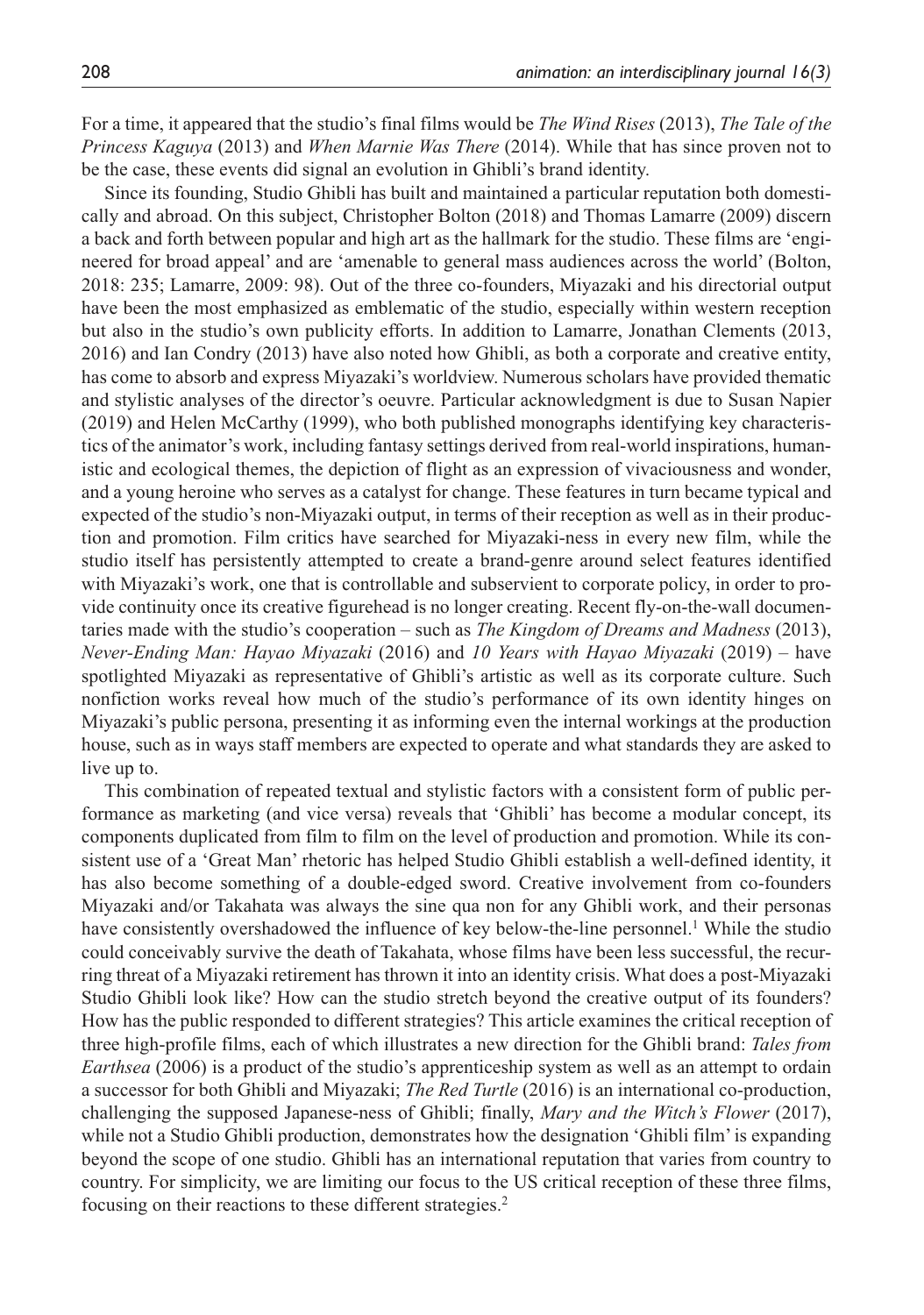## **Three case studies:** *Tales from Earthsea* **(2006),** *The Red Turtle* **(2016) and** *Mary and the Witch's Flower* **(2017)**

#### *First strategy: Apprenticeship and searching for an acceptable successor*

The rigid focus on Miyazaki and, to a lesser extent, Takahata as auteurs has resulted in a problem of succession within Studio Ghibli. As Lamarre (2009) has pointed out, by making Miyazaki's methods a central aspect of its brand identity, Ghibli has operated with a degree of conservatism that has proven difficult to shake, often taking precedence over innovation. This tendency is expressed most symbolically by its two figureheads' long-time reluctance to embrace digital animation. At a more fundamental level it also provided a hurdle for the studio's longevity. Ghibli adopted the mentor–apprentice system of Japanese artisanal tradition, but the studio neglected to think sufficiently about its own survival as a creative force. Miyazaki's hierarchical dictum of controlling every level of the production of his films left little room for his apprentices to develop their own intrinsic qualities within the studio's confines. As Lamarre (2009: 99) writes: 'the Ghibli emphasis is not on promoting young directors intent on dramatic innovation. The goal seems to be to reproduce the Ghibli-brand world, which demands artistry in the service of someone else's vision.' Even without the presence of Miyazaki and Takahata, this vision has endured as a parameter for those continuing to create new works. Thus, Ghibli experienced the drawbacks of its fiercely guarded brand. Its continued existence as an active animation studio came to hinge on a question that also occupied the minds of many observers and fans of Japanese animation: a de facto need to find 'the new Miyazaki'.

It should be noted that Ghibli has tried to groom and lure successors in the past. After Mochizuki Tomomi directed the made-for-television *Ocean Waves* (1993), Kondō Yoshifumi was the first person beside Miyazaki and Takahata to direct a Ghibli theatrical feature. Having worked alongside the two Ghibli founders on television productions since the early 1970s, Kondō joined the studio in 1987. He worked as a character designer, key animator and/or animation director on all Ghibli releases from *Grave of the Fireflies* (1988) onward before making his directorial debut with *Whisper of the Heart* (1995). Kondō's career was cut short when he died of an aneurysm in 1998. Producer Suzuki Toshio (Suzuki and Yagihashi, 2018, cited in Loveridge, 2018), later revealed that Takahata's rigid demands were the most likely source for Kondō's deteriorating health, an issue that could hardly have had a positive effect on subsequent searches for a new creative figurehead. It would be seven years before the next Ghibli theatrical release not directed by Miyazaki or Takahata: *The Cat Returns* (2002), directed by Morita Hiroyuki. Like Mochizuki and Kondō before him, however, Morita did not direct another feature for the studio, although he continued to work there as a key animator and animation director. More illustrative of Ghibli's problem of succession is the case of Hosoda Mamoru, who had been hired to direct *Howl's Moving Castle* (2004) in 2002 but, after having been instructed to make the film 'similar to how Miyazaki would have made it' (Frank, 2018), he left the project and the studio due to the lack of creative freedom. Two further attempts at promotion from within the studio's own ranks would prove somewhat more productive. Long-time employee Yonebayashi Hiromasa showed perhaps the greatest chameleon-like ability expected of him and would direct two features before leaving the studio. We look at his case in more detail below, since his post-Ghibli work is also revealing of the studio's recent conditions of existence. The only other new director to make more than a single feature at Ghibli is an equally telling exemplar of the studio's plight: Miyazaki Hayao's son Gorō, who debuted as a director in 2006 with *Tales from Earthsea*.

By the mid-2000s, Miyazaki Hayao's global reputation as a master animator had been firmly established. Ghibli's worldwide distribution deal with the Walt Disney Corporation had gone into effect in 1996, and the first Miyazaki film fully realized under the partnership, *Spirited Away*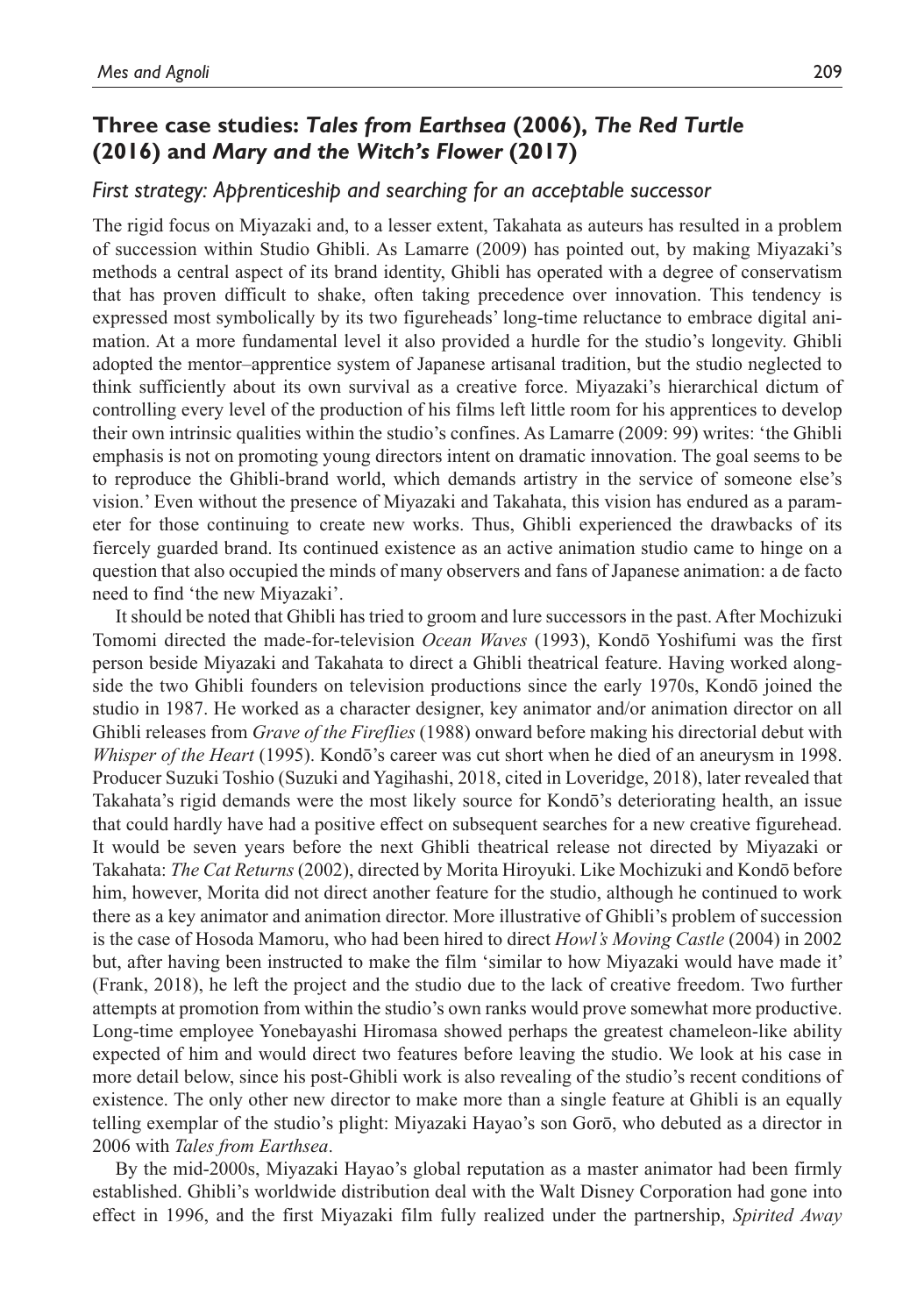(2001), won the Golden Bear at the Berlin Film Festival, the Academy Award for Best Animated Feature and Best Foreign Film prizes from the British and French Academies. His next film, *Howl's Moving Castle*, was also nominated for an Oscar and, around the same time, Miyazaki received a Lifetime Achievement Award at the Venice International Film Festival. This wave of recognition by western film institutions only increased the conflation of Studio Ghibli's output with the name 'Miyazaki'. It also added a complication to the succession problem: the issue of name value as a major component of the studio's brand appeal. Jonathan Clements (2016) makes a salient point when he addresses the absence of job descriptions or production hierarchy in the closing credits of Miyazaki's *Ponyo* (2008), characterizing this as a performance intended to 'ensure that the only name anyone ever associates with the production is Miyazaki's own'. Such conscious attempts to establish the name 'Miyazaki' have been a notable part of the effort to create longevity for Ghibli as a creative force, guaranteeing that the studio remains both forever associated with Miyazaki as well as capable of producing new works without his involvement. Clements is not alone in arguing that the most conspicuous decision in this regard is the choice to hire the famed filmmaker's son, Miyazaki Gorō – a landscape architect with no prior animation experience – as a director of features starting with *Tales from Earthsea*. There seems little doubt that producer Suzuki, more than anyone responsible for masterminding the Ghibli brand, saw the publicity potential in this move to appoint a second generation of Miyazaki to fill the father's shoes. When Hayao expressed his disagreement, Suzuki played up the father–son rivalry for publicity purposes, as a volatile paradox of continuity and rupture, above all ensuring that the only name on people's lips would be 'Miyazaki'.

This proved indeed to be the case, at least with the US critical reception of *Tales from Earthsea*. 3 Across contemporaneous film reviews, Gorō is almost universally identified as Hayao's son. In doing so, critics praise the elder Miyazaki as a 'legendary animator' (Honeycutt, 2010), 'garlanded director' (Smith, 2010) and 'legendary filmmaker' (Orndorf, 2010). Direct comparisons tend to be uncomplimentary of Gorō, as critics elevate the father's films in order to criticize the son's. As Kirk Honeycutt (2010) of the *Hollywood Reporter* writes: 'no one should expect anything like the magisterial work of the elder Miyazaki.' Owen Gleiberman (2010) of *Entertainment Weekly* claims that 'a certain vitality is missing' in this 'okay imitation' of Hayao's work. Michael Atkinson (2010) of *The Village Voice* adds that 'the lack of the master's poetic control shows' and that Gorō 'certainly lacks his father's charm and humor'. Out of our sample, only Kyle Smith (2010) of the *New York Post* posits that 'the Miyazaki legacy is in good hands.' While the Miyazaki connection is emphasized, the future and legacy of Studio Ghibli are not primary concerns. As such, only a few US film critics explicitly identify *Tales from Earthsea* as a Ghibli production or situate the film within the studio's – as opposed to just Miyazaki's – corpus. Honeycutt (2010) writes: 'The layouts have the striking look one associates with Studio Ghibli productions but the character drawings are dull and inexpressive.' Stephen Holden (2010) of *The New York Times* describes the film as 'a production of the highly respected Japanese production house Studio Ghibli'. Brian Orndorf (2010) of *BrianOrndorf.com* draws an unflattering contrast, stating that the film is 'Perhaps a step down for the Studio Ghibli filmography in terms of elegance and overall abstract pleasures.' Again, the comparisons are made at the expense of *Tales from Earthsea* and Miyazaki Gorō. This mixed-tonegative critical reception for *Tales from Earthsea* further emphasizes the growing reputation of the elder Miyazaki as a master of Japanese animation within US critical circles as well as the inherent difficulty of finding an acceptable successor.

## *Second strategy: Co-production and complicating national identity*

A second way in which Studio Ghibli has attempted to remain a creative entity in the face of Miyazaki's long-expected retirement has been through participation in co-productions. We define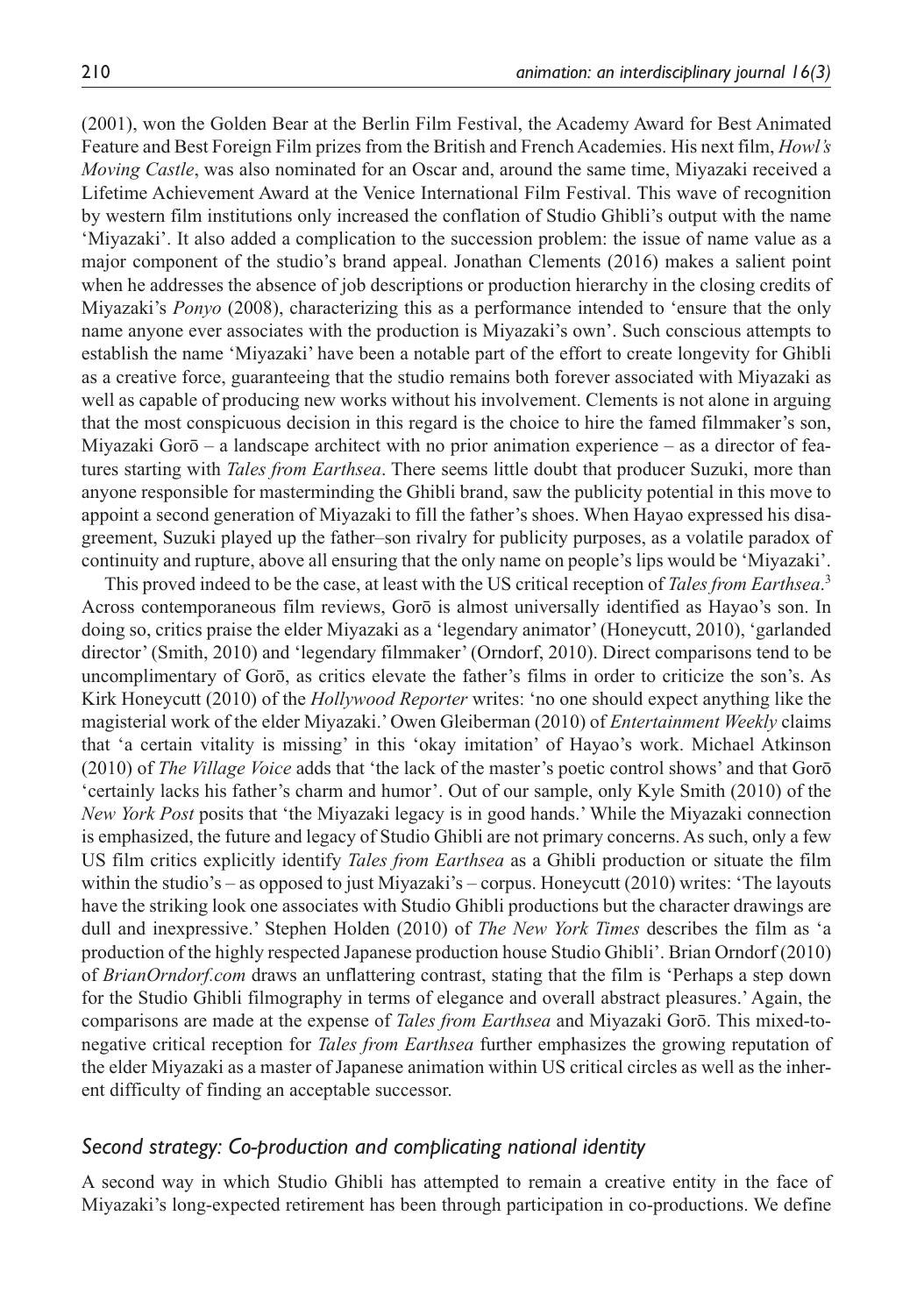co-productions here as financial and creative involvement, i.e. Ghibli holds a stake in a project alongside other partners. This arrangement ought to be seen as quite distinct from the many cases of Ghibli's past activities as a meat-and-potatoes subcontractor, in which it fulfilled the most basic function of an independent animation studio by handling certain aspects of the production process on animated projects that originated elsewhere. These have ranged from handling in-between animation on Gainax's *Otaku no Video* (1991) to providing background art for Studio 4℃'s *Tekkonkinkreet* (2006). Ghibli's financial participation in co-productions goes back at least as far as the live-action film *Transparent* (2001), directed by Motohiro Katsuyuki. The studio became an investment partner after the commercial success of Motohiro's police thriller *Bayside Shakedown* (1998) revived Miyazaki's flagging confidence in the future of Japanese cinema (Mes, 2002). Other notable examples include Ghibli's similar involvement in a number of films by fellow highprofile animator Oshii Mamoru, including *Ghost in the Shell 2: Innocence* (2004) and the liveaction/CGI hybrid *Garm Wars* (2014).

While the studio's involvement as co-producer is often used as a sales point in the marketing for these films' Japanese releases, this aspect of the company's activities has gone largely unnoticed abroad and is rarely if ever mentioned in discussions of Studio Ghibli as a creative entity. Assuming that commentators are aware of them at all, they seem to provide too great a challenge or contrast to Ghibli's carefully nurtured (from within as well as without) brand image as an auteur-led anime studio. Not only has Miyazaki become synonymous with Studio Ghibli but also to a certain extent with Japanese animation in general. Ian Condry (2013: 152) claims that, to viewers across the world, 'Miyazaki fills a role akin to that of Akira Kurosawa, representing a national style. Studio Ghibli stands as a national icon, and its influence is likely to continue for years to come.' Indeed, just as the name 'Kurosawa' still often monolithically incarnates all of Japanese cinema to many distant observers, 'Miyazaki' has become conflated with all of Japanese animation.

Such a 'Great Man' narrative has characterized the reception of Japanese cinema in Western Europe and North America since the early 1950s, following *Rashomon*'s win at the Venice Film Festival in 1951. That auteurism has fallen out of favour among film scholars has not prevented the celebration of directors as auteurs continuing to be the norm in nearly all forms of institutionalized cinephilia, including film criticism. Even among some scholars of Japanese film, debates continue about which name deserves to be added to the Kurosawa/Ozu/Mizoguchi triumvirate as Japan's 'fourth master'. This standard has helped the adoption of a view that conflates Ghibli with Miyazaki, particularly since the studio's distribution deal with Disney and the plethora of institutional recognition for the director in the wake of *Spirited Away*.

Needless to say, this is an oversimplification that does little to foster an understanding of the actual and evolving circumstances of the creation of animated works in Japan in recent years, least of all those by the studio with which Miyazaki's name remains synonymous even in the wake of multiple declarations of retirement. In other words, when a work is identified as Ghibli's yet stylistically deviates from the brand, this causes confusion in its foreign reception. This effect is notably apparent in reactions to Ghibli's one widely acknowledged co-production, *The Red Turtle*, in which the studio participated alongside a small committee of French partners spearheaded by sales agent Wild Bunch.

As with *Tales from Earthsea*, common trends recur across US reviews for *The Red Turtle*. 4 Most notably, critics consistently frame Ghibli as the primary or even sole studio behind the film. Even when they do acknowledge that the film is a co-production – as AO Scott (2017) of *The New York Times*, Genevieve Koski (2017) of *Vox*, Roxana Hadadi (2017) of *Chesapeake Family* and Sherilyn Connelly (2017) of *SF Weekly* all do – Wild Bunch goes unmentioned. Andrew Crump (2017) for *The Playlist* describes *The Red Turtle* as 'the latest addition to the Studio Ghibli stable', and Tricia Olszewski (2017) of *Washington City Paper* calls it 'a product of Studio Ghibli'. According to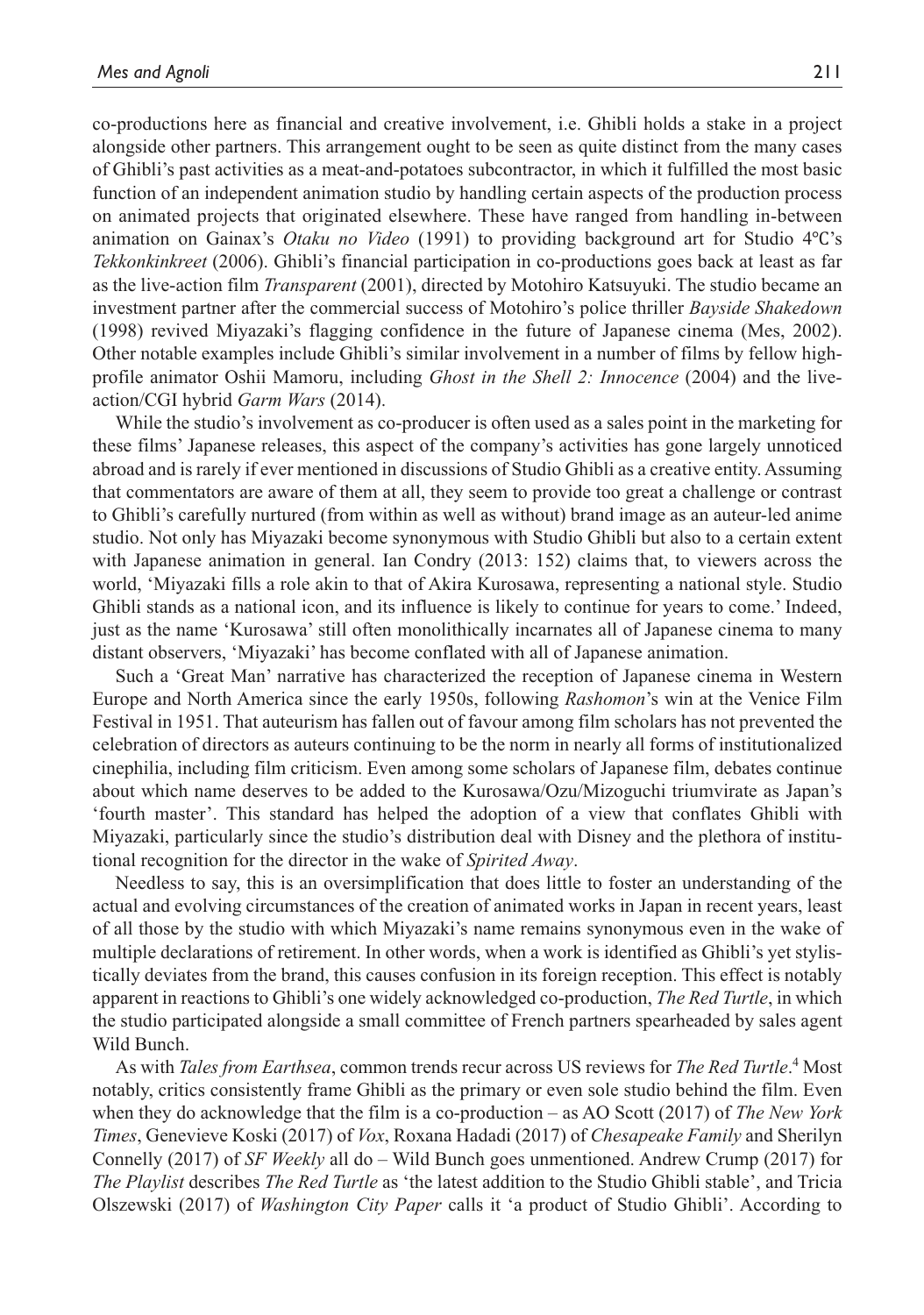Simon Abrams (2017) of *RogerEbert.com*, it was 'produced by Japanese animation studio Studio Ghibli' and Ann Hornaday (2017) of *The Washington Post* describes it as 'the first non-Japanese feature to emerge from Studio Ghibli'. This ascription of nationality is in keeping with Ghibli's reputation as a synecdoche for Japanese animation. There is then a tension between the supposed Japanese-ness of the primary studio and the supposed French-ness of the final product. Thus, Mark Jenkins (2017) of *NPR* asserts that 'the Japanese influence is apparent in both the movie's look and its story.' Thus, Connelly (2017) words her feminist critique of the film in national terms:

Though not a canonical Ghibli picture, the fact that their last two features . . . centered on well-conceived female characters makes the gender politics here doubly disappointing. That *The Red Turtle* is ultimately a French rather than a Japanese movie explains much, yet excuses nothing.

Absent from this dynamic is the national identity of the film's director, the Dutch-born animator Michaël Dudok de Wit. Both Miyazaki and Takahata were admirers of the Dudok de Wit's animated short film *Father and Daughter* (2000), and Ghibli chose him to direct this project with Takahata functioning as Ghibli's representative throughout the production. However, these reviews only mention Dudok de Wit in passing, usually stressing his relationship with Takahata rather than speculating about any authorial intent (Jenkins, 2017; Koski, 2017). US critics insist on projecting Japanese-ness onto this co-production, regardless of the presence of foreign partners, which suggests a desire for a continuation of the Ghibli brand. The strength of this desire is such that it can be seen even in cases where the studio is absent as a producer yet omnipresent in spirit.

## *Third strategy: Shutting down production and the non-Ghibli 'Ghibli film'*

In evaluating Studio Ghibli's long-term attempts to imagine a post-Miyazaki and post-Takahata future for itself, Jonathan Clements (2016) observes that the company concluded that its most viable option was perhaps to abandon animation production altogether. He notes that:

Suzuki spent ten years not just looking for someone to take the torch, but examining the torch itself, trying to work out what parts of it could be replicated by other means. He concluded that there was no torch but the legacy of Ghibli itself.

Without a clear heir apparent, the most likely form of continuity for Ghibli was to focus on the management of its existing intellectual properties. The Ghibli Art Museum in Tokyo's Mitaka district was a significant step in this direction, providing the company with a dedicated site for selfcommemoration. Construction of a larger theme park in Aichi prefecture has been underway for some time. But, in human terms, the implications of Suzuki's conclusion are exemplified most decisively by the massive layoffs of Ghibli's creative staff that took place in the wake of the 2013–2014 set of releases consisting of *The Wind Rises, The Tale of the Princess Kaguya* and *When Marnie Was There*. Even during their production, the former two were already positioned as Miyazaki's and Takahata's final films, while *Marnie*'s director, Yonebayashi Hiromasa, had been informed by Suzuki of the imminent firings before his film's completion (Ehrlich, 2015).

As noted earlier, Yonebayashi had been perhaps Ghibli's most successful attempt at grooming an in-house heir to Miyazaki, one who could be trusted to work in a similar style on similar material as well as to keep a modest public profile, a director who could literally labour in Miyazaki's shadow and be content to do so. The studio took steps to make sure that this situation endured. As Clements (2013: 219–220) notes, the gimmick of an end credit roll without indications of hierarchy or job descriptions, begun on *Ponyo*, was repeated on Yonebayashi's first directorial effort at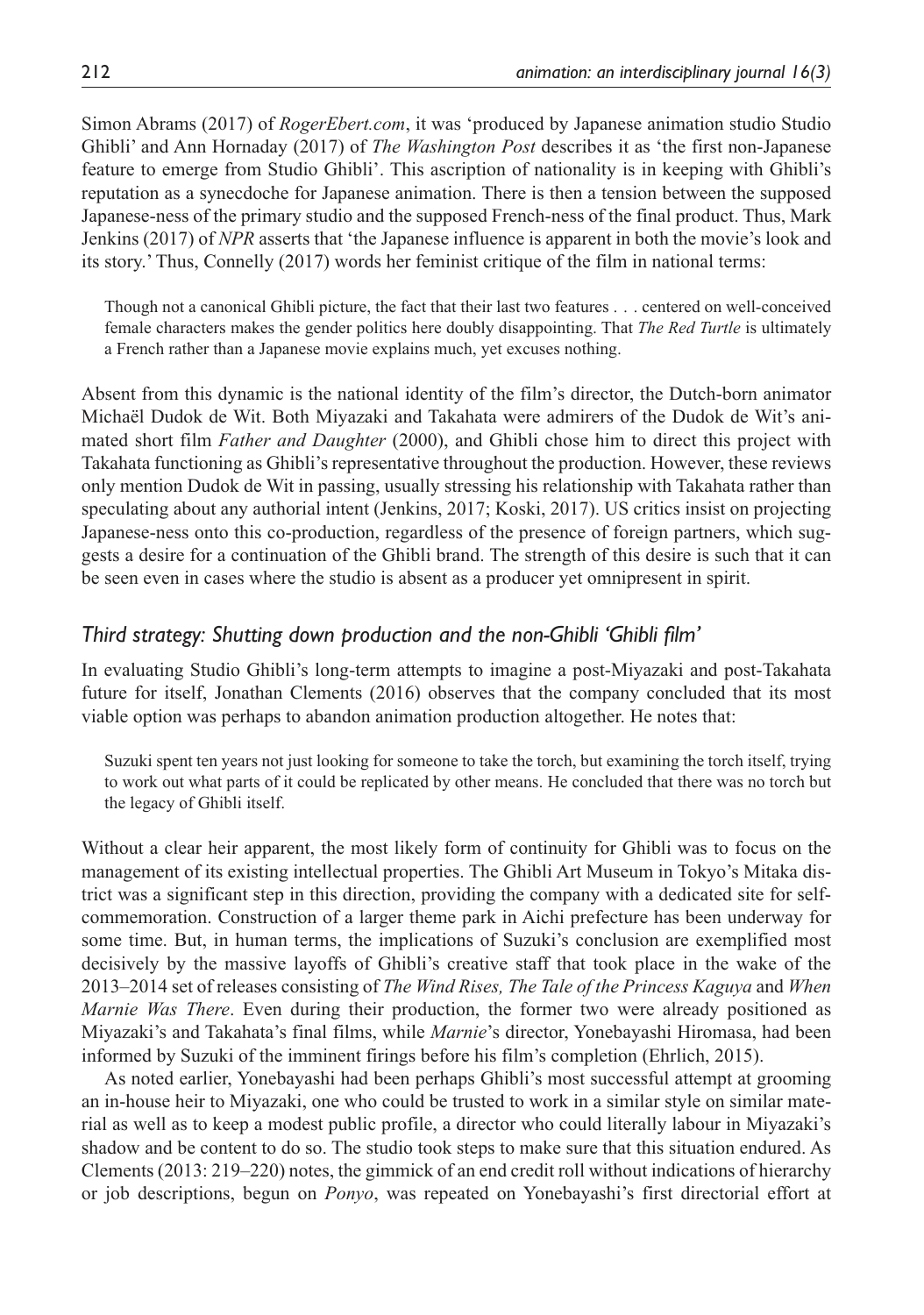Ghibli, *The Secret World of Arrietty* (2010), 'ensuring not only that Miyazaki's name was associated with it, but occluding the fact that he was not its director'.

The fateful decision of firing all creative staff ironically also affected Yonebayashi, the very person trained to deliver 'artistry in the service of someone else's vision' (Lamarre, 2009: 99). However, there exists in Japan a long artisanal tradition in which the younger apprentices set off on their own after learning the master's craft, while the master's eldest son and heir must stay and provide continuity for the house and business – even when, as in the case of Studio Ghibli, the business model has undergone a fundamental shift. While Gorō stayed on as designated in-house director, Yonebayashi was left to fend for himself. He soon found a new and comfortable home, one expressly built to continue 'someone else's vision' through the production of new featurelength animated works intended for theatrical release – a Ghibli in all but name. Studio Ponoc was founded in 2015 by former Ghibli producer Nishimura Yoshiaki, and it took on Yonebayashi alongside a number of other former Ghibli personnel. Their first feature, *Mary and the Witch's Flower*, quite overtly replicates many of their former employer's hallmarks and pays tribute to Ghibli founders Miyazaki, Takahata and Suzuki in the end credits. In other words, since the establishment of Studio Ponoc and the production and release of *Mary and the Witch's Flower*, Studio Ghibli is no longer alone in producing 'Ghibli films'.

US film critics picked up on this continuity, and they consistently positioned *Mary and the*  Witch's Flower in relation to Ghibli and Miyazaki.<sup>5</sup> Annlee Ellingson (2018) of *L.A. Biz* writes: 'Studio Ghibli may have shuttered in 2014 . . .. but the company's influence continues through the talent fostered there', and Bilge Ebiri (2018) of *The Village Voice* describes Ponoc as being 'founded by veterans of Hayao Miyazaki's celebrated Studio Ghibli in the wake of Miyazaki's supposed retirement'. Terms like 'veteran' are often used, as seen in reviews by Tim Brayton (2018) for *Alternate Ending* and Daniel Barnes (2018) for *Sacramento News & Review*. This framing is tied with Ponoc being discussed as an 'heir' to Ghibli. Writes Moira Macdonald (2018) of *The Seattle Times*: 'it follows Miyazaki's creative path: a gentle, sweet story, told with painterly artistry.' Ellingson (2018) describes the film as 'an enchanting start to a new chapter of the iconic Japanese animation studio where its makers cut their teeth'. According to Emily Yoshida (2018) of *Vulture*, a comparison between the two is both inevitable and double-edged: 'it's a venture that couldn't help but be viewed as the spiritual continuation of Ghibli at best, and in Ghibli's shadow at worst.' When US critics compare *Mary and the Witch's Flower* with the rest of the Ghibli catalogue, the former is found wanting. David Ehrlich (2018) of *IndieWire* calls the film 'a Miyazaki Mad-Lib', Yoshida (2018) describes its visual elements as 'remedial' and Mike D'Angelo (2018) of *The AV Club* refers to the film as 'Ghibli Lite'. More specifically, *Howl's Moving Castle* (2004), *Spirited Away* (2001) and Yonebayashi's previous works for Ghibli are points of comparison, as seen in the reviews by Brayton (2018), Barnes (2018) and William Bibbiani (2018) of *IGN*. Across the board, Yonebayashi's post-Ghibli work is considered lacking. Even with an Academy Award nomination to his name, the director's reputation is trivialized in relation to his former mentor, Miyazaki.

## **Synthesis: Toward a modular reading of the 'Ghibli film'**

The interpretation of Studio Ghibli as the combination of Miyazaki Hayao and Takahata Isao, with particular emphasis on the former due to his unparalleled commercial success, has favoured an auteurist reading of the studio's brand identity that recurs in evaluations of post-Miyazaki works. As a result, little or no attempt has been made to consider the changing circumstances of animation production at Ghibli. The eternal search for 'the new Miyazaki' – and its inevitably unsatisfactory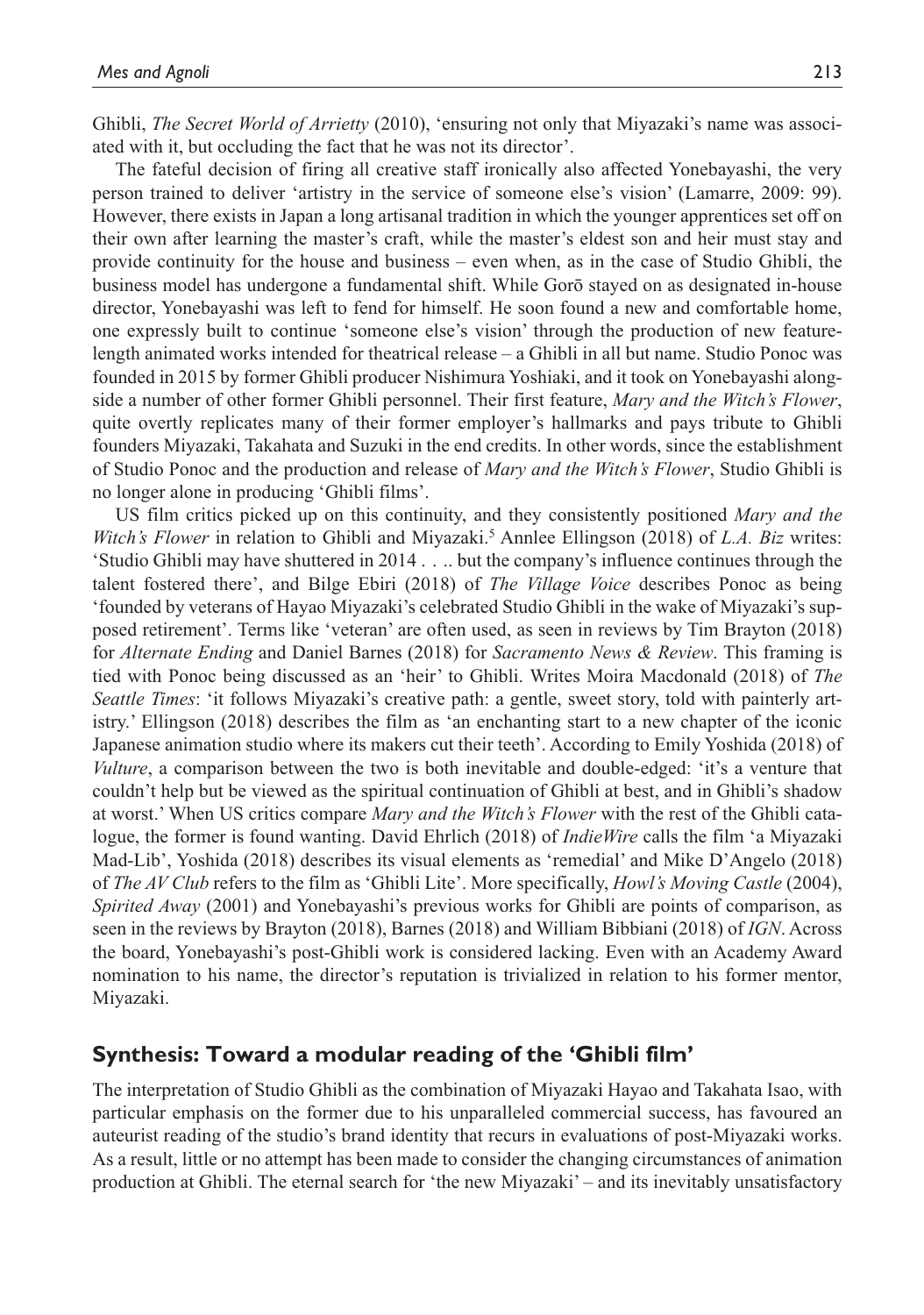outcome – has dominated and calcified the discussion. To break free of this situation, we need to find new ways to approach, define and understand 'the Ghibli film'.

Such a new approach to the 'Ghibli film' should acknowledge that the post-Miyazaki Hayao and post-Studio Ghibli creation and promotion of such works is a current, ongoing process, within and (perhaps mostly) without Studio Ghibli. It should emphasize that this active process revolves around achieving a continuity in the style and method of animation production, which places these works in the chronological and institutional context of Miyazaki's and Takahata's careers, with selective emphasis on their years at Studio Ghibli and Toei Animation. It should also acknowledge an industrial mode of 'engineering' new works in which the director is less the towering creative force assumed (and expected) by the 'Great Man' narrative than an able facilitator of the above. It should recognize an ambivalent relation to genre, thanks to an understanding that public performance as marketing shapes the image of the 'Ghibli film'. Finally, it should recognize the constant evocation of Studio Ghibli and Miyazaki Hayao.

Rayna Denison (2015) suggests that, in order to understand Ghibli's brand identity, we must separate how this identity is regarded in Japan and outside it. In Japan, the brand is less likely to be wholly conflated with the works of Miyazaki since Ghibli has engaged in a diverse set of activities. They have participated in live-action and animated co-productions, released documentaries on animation, as well as handled the Japanese distribution of select international animated films. Abroad, Denison (2015) argues, and notably in the US market, the predominant focus on Miyazaki's work has turned 'the Ghibli film' into a branded subgenre: a recognizable house style made up of identifiable internal and external generic characteristics, such as those styles that have long dominated US animation. The most notable examples are the Disney movie and Warner Brothers' *Looney Tunes*. In the case of Studio Ghibli as a branded subgenre, its identifiable characteristics are precisely the stylistic and thematic preoccupations of Miyazaki's work as described above, as well as their central presence in the studio's promotional efforts. In the eyes of US observers, then, Miyazaki equals Ghibli and Ghibli equals Miyazaki. On one hand, the abrupt rise of Gorō demonstrates that management at Ghibli is aware of this conflation but, on the other hand, it also suggests that the 'problem of succession' is itself an indication of some internal confusion between Ghibli's domestic and international brand identities.

The notion of brand identity as an elucidating concept reveals its limitations when we tackle the post-Miyazaki 'Ghibli film'. Even for works made with Ghibli's involvement, it proves too rigid a bracket, particularly for dealing with co-productions – a situation that, since the mass layoffs at the studio in 2014, has become the de facto norm for new work with the Ghibli name attached. This is true for collaborations with foreign parties, such as on *The Red Turtle*, as well as for Ghibli's involvement in Oshii Mamoru's works. As a participant in such projects, the studio can choose to lower or raise its profile depending on how well it considers the resulting work to fit the brand, as seen in the case of the Gorō-directed television series *Ronja the Robber's Daughter* (2014–2015). However, this is largely a matter of performance: the computer-generated animation on *Ronja* was carried out at Polygon Pictures and given a toon-shaded outer shell reminiscent enough of the Miyazaki style for it to be passed off as a Ghibli production. Any co-production demands compromise and therefore exceeds a brand's grasp to some extent. Brand identity proves even less workable as a clarifying concept when a third party consciously sets out to replicate its constitutive elements, as is the case with Studio Ponoc. Even though it tries everything it can to carry on Ghibli's torch, Ponoc is not Ghibli but a separate entity, and any discussion of its philosophy and creation exceeds the notion of brand identity.

In her discussion, however, Denison (2015) does provide a point of entry toward a constructive means to deal with the post-Miyazaki era of 'Ghibli film' by way of her genre-based approach. As scholars such as Rick Altman (1999) and Ed Buscombe (1970) stress, genres are by nature instable,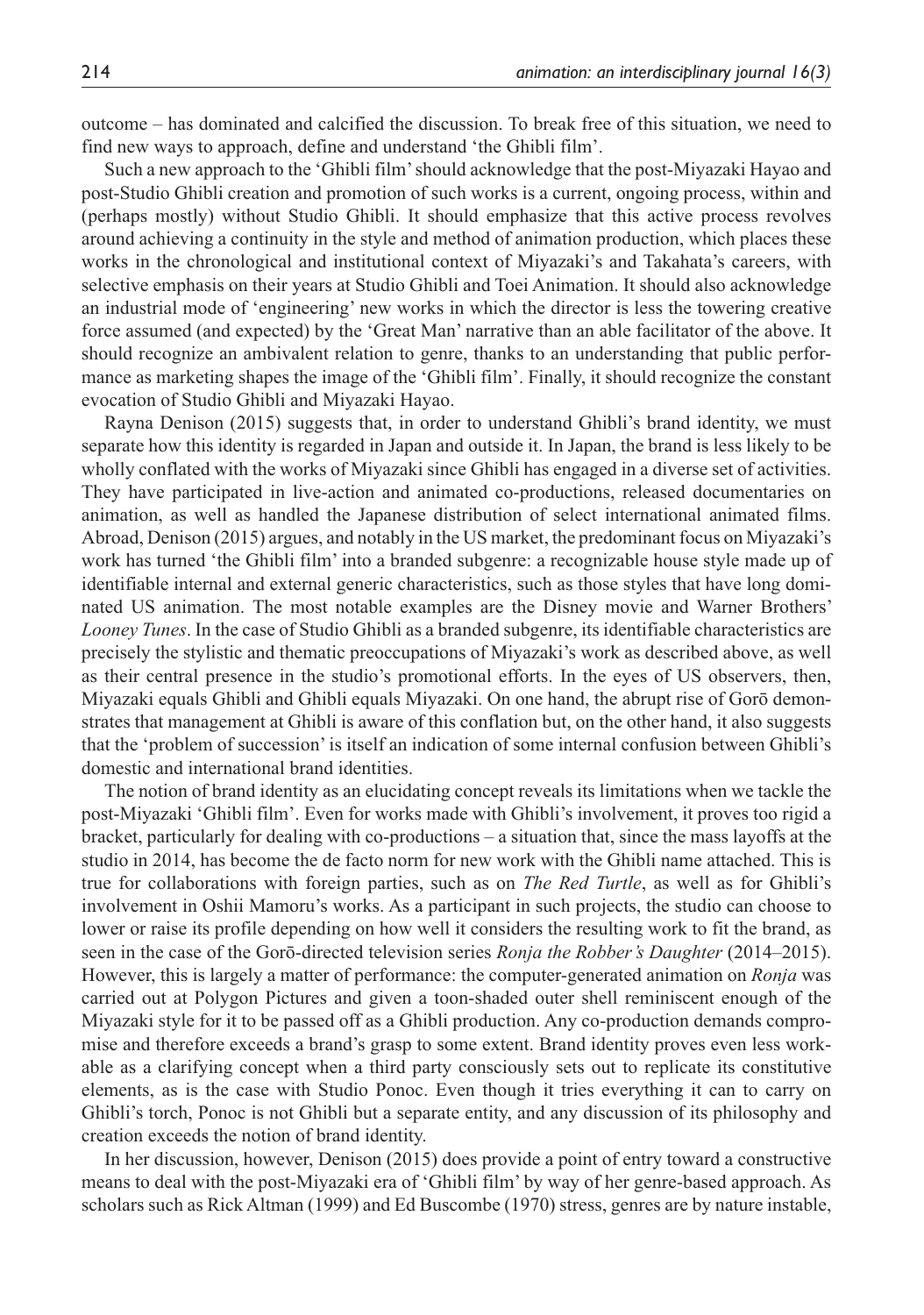which is the opposite of what a brand is supposed to be. A tension is therefore always inherent in the very notion of a branded genre, particularly in the case of what Denison calls the 'Ghibli genre'. Faced with the seismic changes of Miyazaki's retirement and Takahata's passing, Ghibli sought to save the brand's stability by increasingly centring its creative processes around the instable notion of genre. It is here that we find our inroad, since the inherently evolutionary nature of genre allows us to move beyond the rigid and guarded confines of the brand. The former makes for a much more workable framework than the latter. As our reception analysis above has shown, regarding Ghibli and/or Miyazaki as an immutable brand identity calcifies our ability to evaluate recent works on their own terms as well as to understand the institutional transformations that underlie them.

A genre, even a branded genre, cannot be trademarked or copyrighted; a branded genre is a sort of gentlemen's agreement at best and one not always honoured. As Jonathan Clements (2013) has noted, Toei Animation consciously mimicked Disney with its early works, from its approach to character animation, to its decision to create full-colour features for theatrical release, to its adaptations of literary classics. However, those who guard the brand have a vested interest in denying the evolutionary nature of genre. They seek to minimize the internal tension by attempting to create a brand-genre that is controllable and subservient to corporate policy, i.e. one that is stable and essentially unchanging. We have noted this in the works produced at Ghibli that were directed by Miyazaki Gorō and Yonebayashi Hiromasa, as well as in Hosoda Mamoru's brief stint at the helm of *Howl's Moving Castle*. Their cases express the studio's desire for the brand's continuity by consciously and consistently recycling familiar tropes and methods from the elder Miyazaki's works. In other words, in anticipation of the disappearance of the studio's founders, the nature of Ghibli film creation became *modular* rather than generic.

Thomas Lamarre (2009: 96–98) notes that, even from its inception, Ghibli has attempted to minimize serializing its creations across multiple media, steadfastly refusing to incorporate the media mix into its business model. This alone makes it atypical among Japanese animation studios, to which product licensing is often crucial to survival. However, Ghibli has not wholly rejected serialization; it has had to decide instead to what extent it would engage in it or, in Lamarre's words, what pattern of serialization it was willing to follow. Its sizable merchandising activities derived from its intellectual property, from plush toys to art books, as well as its museum and its new theme park are all evidence of the company's considered – rather than dismissive – approach to serialization.<sup>6</sup> Still, it seems unlikely that the studio will ever produce, say, a *Totoro* animated series, regardless of how lucrative such a prospect would likely be. Operating within this selfimposed limit on the commercial exploitation of its properties has contributed to the viability of a modular approach to the production of new animated works, recycling not characters or story worlds but instead styles, themes and methods to ensure the company's survival and continuity.

This patterned consistency between what could be termed the pre- and post-Miyazaki eras exists at multiple levels of the films, from their diegesis to the processes of their creation. Firstly, obvious similarities reoccur in the design of backgrounds and characters, and are emphasized in marketing. By their titles alone, *Mary and the Witch's Flower* and Ghibli's *Earwig and the Witch* (2020) refer to the witch motif from several past Miyazaki films. The former's main promotional image instantly evokes *Kiki's Delivery Service* (the broom and the black cat), *Castle in the Sky* (the cloud-piercing academy building) and *Porco Rosso* (the 'islands' dotted around the background landscape). Its protagonist Mary shares Ponyo's tousled mop of ginger hair, which is furthermore bound with black ribbons, inverting Kiki's colour scheme. The design of Arrietty's room echoes Nausicaä's secret laboratory in both its colour scheme – an abundance of rich greens, yellows and purples also found in interior designs for *Howl's Moving Castle, When Marnie Was There* and *Mary and the Witch's Flower* – and the preponderance of giant plants. The desert-based meeting of pupil and mentor in *Tales from Earthsea* quotes almost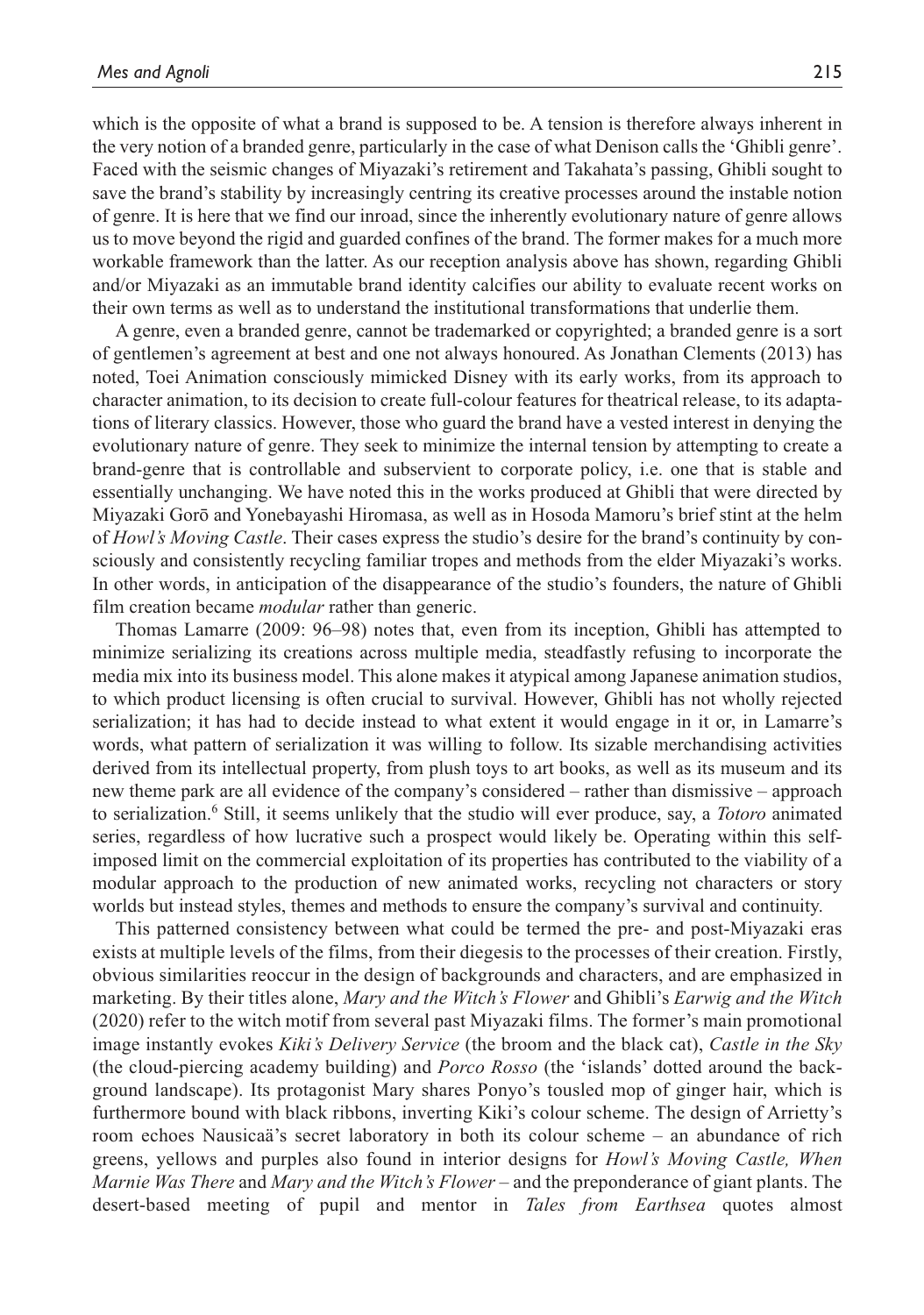verbatim a similar scene from *Nausicaä of the Valley of the Wind*. Secondly, continuity is quickly discernible at the level of characterization, in the ubiquity of *shōjo* protagonists, the repeated premise of a sick character convalescing and the chaste romances between young heroes. Arrietty's apprehensive ventures through the big people's house – to her, an estranged world fraught with danger – parallel Nausicaä's more poised treks into the poisoned forest, as if she were a younger version of the same character. Thirdly, Yonebayashi's works all evoke *My Neighbor Totoro, Only Yesterday* and *Spirited Away* by having their protagonists travel from city to countryside, where the latter serves as the portal to a fantasy world. In terms of the films' creation, there is a continued preference for mostly western children's literature as source material – often novels by female authors, including Joan G Robinson, Diana Wynne Jones and Ursula K LeGuin. Meanwhile, approaches to production continue to consciously operate in the *manga eiga* tradition in which Miyazaki and Takahata were trained during the early years of their careers at Toei Animation: the artisanal creation of feature-length animated works made for theatrical release, marked by a desire to express 'realistic' movement through full animation, a preference for at least the appearance of hand-drawn artwork and an immersive form of storytelling without the self-conscious distancing effects common in much television anime. What we notice from the films directed by Gorō and Yonebayashi, then, is the recurring pattern of selected recognizable components of the Ghibli brand identity and/or Miyazaki Hayao's auteur persona. New works can be continually constructed from this basic assembly kit of narrative, stylistic and formal elements, and presented to the world as the continuation of a distinguished grade of highquality Japanese animation. This can happen without actual participation from Ghibli itself but instead with those who were trained by the studio toward this very goal of modular repetition.<sup>7</sup> Ghibli's decision to limit the extent of serialization results in creating constant variations on an original that are not derivations of existing intellectual property, as in the media mix model, but rather new and diegetically unrelated works designed to evoke their ancestry.

When we consider these new works as modular rather than generic in nature, the tension between stability and instability that exists at their core becomes heightened. Genres are instable: they change and evolve, and they fit different categories in different contexts. The modular assembly kit, however, is fixed and stable, which is its appeal. For example, the ideology surrounding gender and sexuality remains fixed from Miyazaki's films to those of Gorō and Yonebayashi: the 'plucky' and masculinized young heroine, the hysteric or mean older woman and the recurrence of sickness and physical incapacitation. Representations of female agency and/or lack thereof is immutable in the 'Ghibli film' whereas in genre it is open to change. The selected components of Miyazaki Hayao's works are also privileged components, there for the former apprentice to faithfully repeat in a modular performance that omits consideration of their potential for artistic expression.

## **Conclusion**

Identifying 'Ghibli film' production as modular is not a value judgement. Quite the opposite, it is intended to help us break free of the repetitive cycle of criticism and analysis that enshrines past works at the expense of understanding present developments, as illustrated by the US critical receptions of *Tales from Earthsea, The Red Turtle* and *Mary and the Witch's Flower*. The idea is to find the right terms to describe and deal with a brand identity that has become self-sustaining, even beyond the confines of the brand. The creation of 'Ghibli films' today is no longer tied to Studio Ghibli or to the name Miyazaki.

This is a process that researchers should observe and map, just as scholars have mapped the process that led from Toei Animation via Top Craft to Studio Ghibli. The latter has led to greater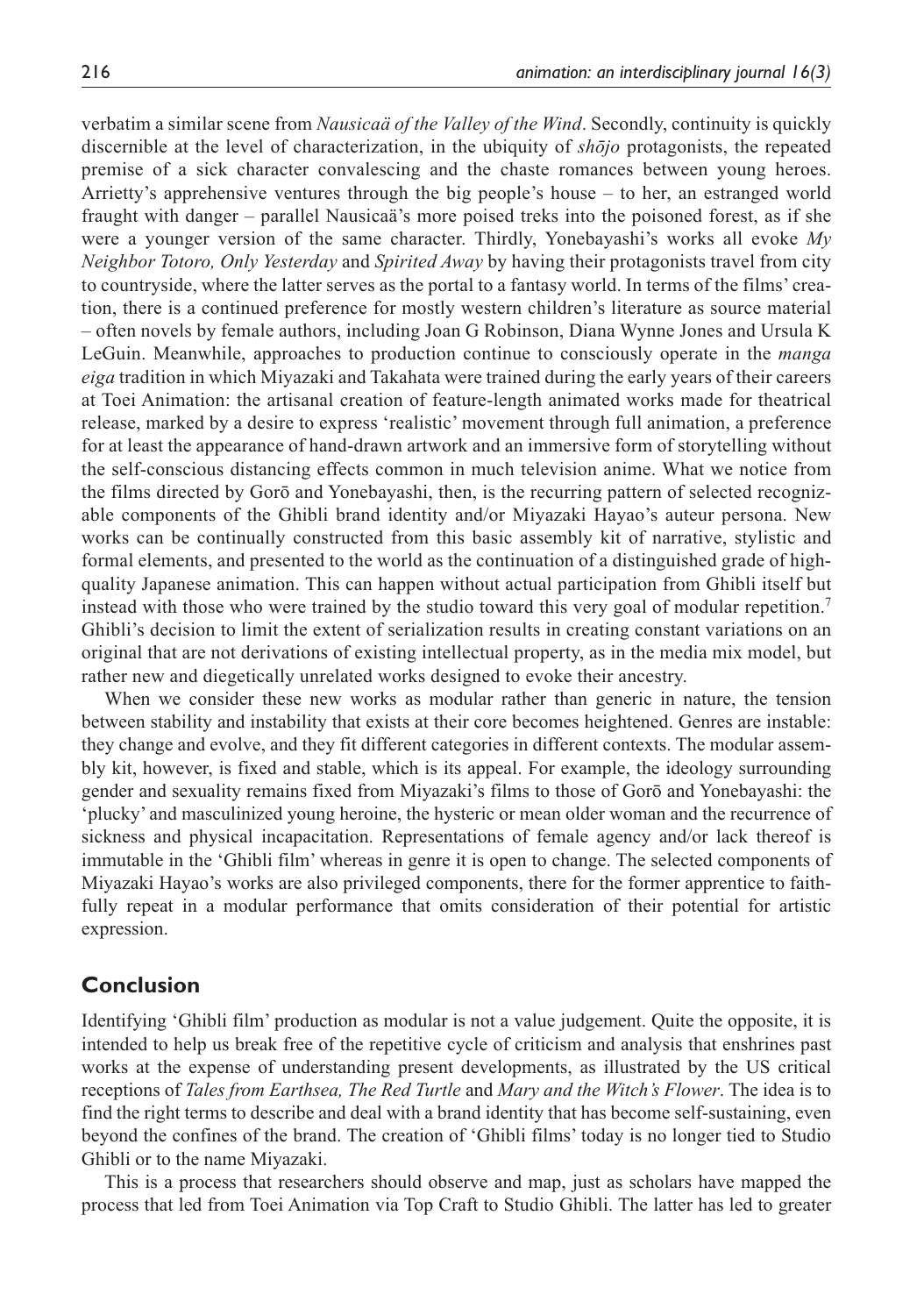understanding of both the artistic and the industrial aspects of each of those successive stages, for example the continuum (or performance thereof) of a *manga eiga* 'tradition' rooted in the style and production practices of Toei Animation or the retroactive adoption of Miyazaki's and Takahata's earlier films into the Ghibli canon, including *The Castle of Cagliostro* (1979), *Gauche the Cellist* (1982) and *Nausicaä of the Valley of the Wind* (1984). The same holds true for mapping the evolution of the 'Ghibli film'.

A better understanding of 'Ghibli film' creation also poses a challenge to scholars and critics alike. How do we define, in more exact terms, what differentiates these new works from past productions without relying on vague and hyperbolic adjectives such as 'magisterial' or 'poetic' that render discussion of recent works inconsequential? Understanding the 'Ghibli film' as the product of a modular process takes us beyond the common and limited auteurist or brand-based approaches to the studio's output, instead fostering a better understanding of how Japanese animation's most globally renowned exponent actually functions today.

### **Acknowledgements**

The authors wish to acknowledge and thank the editors and anonymous peer reviewers for their critical and helpful engagement with an earlier version of this article.

### **Funding**

The authors received no financial support for the research, authorship and publication of this article. There is no conflict of interest.

#### **Notes**

- 1. Rayna Denison (2021) discussed the importance of the harmony process by Takaya Noriko, key animation by Futaki Makiko and colour design by Yasuda Michiyo for establishing the Ghibli house style.
- 2. For acquiring reviews, we established a two-week window around the US nationwide releases of each film (13 August 2010 for *Tales from Earthsea*, 20 January 2017 for *The Red Turtle* and 19 January 2018 for *Mary and the Witch's Flower*). This approach cut off reviews from some Los Angeles-based film critics for the latter two, which had premiered in that city earlier. Using the review aggregator website *Rotten Tomatoes*, we gathered 17 reviews for *Tales from Earthsea* (of which 8 were still accessible online), 29 for *The Red Turtle* and 24 for *Mary and the Witch's Flower*. Out of the accessible reviews, all 8 for *Tales from Earthsea* mention Miyazaki or Ghibli in some capacity; for *The Red Turtle*, 25, or 86 percent, do; for *Mary and the Witch's Flower*, 22, or 92 percent, do. For our analysis, we performed close readings of all 8 reviews for *Tales from Earthsea*, 10 randomly selected reviews for *The Red Turtle* and 10 randomly selected reviews for *Mary and the Witch's Flower*.
- 3. Referenced reviews include: Atkinson (2010), Gleiberman (2010), Holden (2010), Honeycutt (2010), Keogh (2010), Orndorf (2010), Smith (2010) and Uhlich (2010).
- 4. Referenced reviews include: Abrams (2017), Connelly (2017), Crump (2017), Hadadi (2017), Hornaday (2017), Jenkins (2017), Koski (2017), McGovern (2017), Olszewski (2017) and Scott (2017).
- 5. Referenced reviews include: Barnes (2018), Bibbiani (2018), Brayton (2018), D'Angelo (2018), Ebiri (2018), Ehrlich (2018), Ellingson (2018), Jaworski (2018), Macdonald (2018) and Yoshida (2018).
- 6. See also Dean Bowman (2019) on Ghibli's involvement in the video game *Ni no Kuni: Wrath of the White Witch* (2013).
- 7. This is, of course, not an absolute rule. Just as not all former Disney employees have continued to consistently use that house style, not all former Ghibli staffers have gone on to become Miyazaki clones. Just as John Hubley and Tim Burton once worked at Disney, Anno Hideaki and Kōsaka Kitarō spent time working under Miyazaki.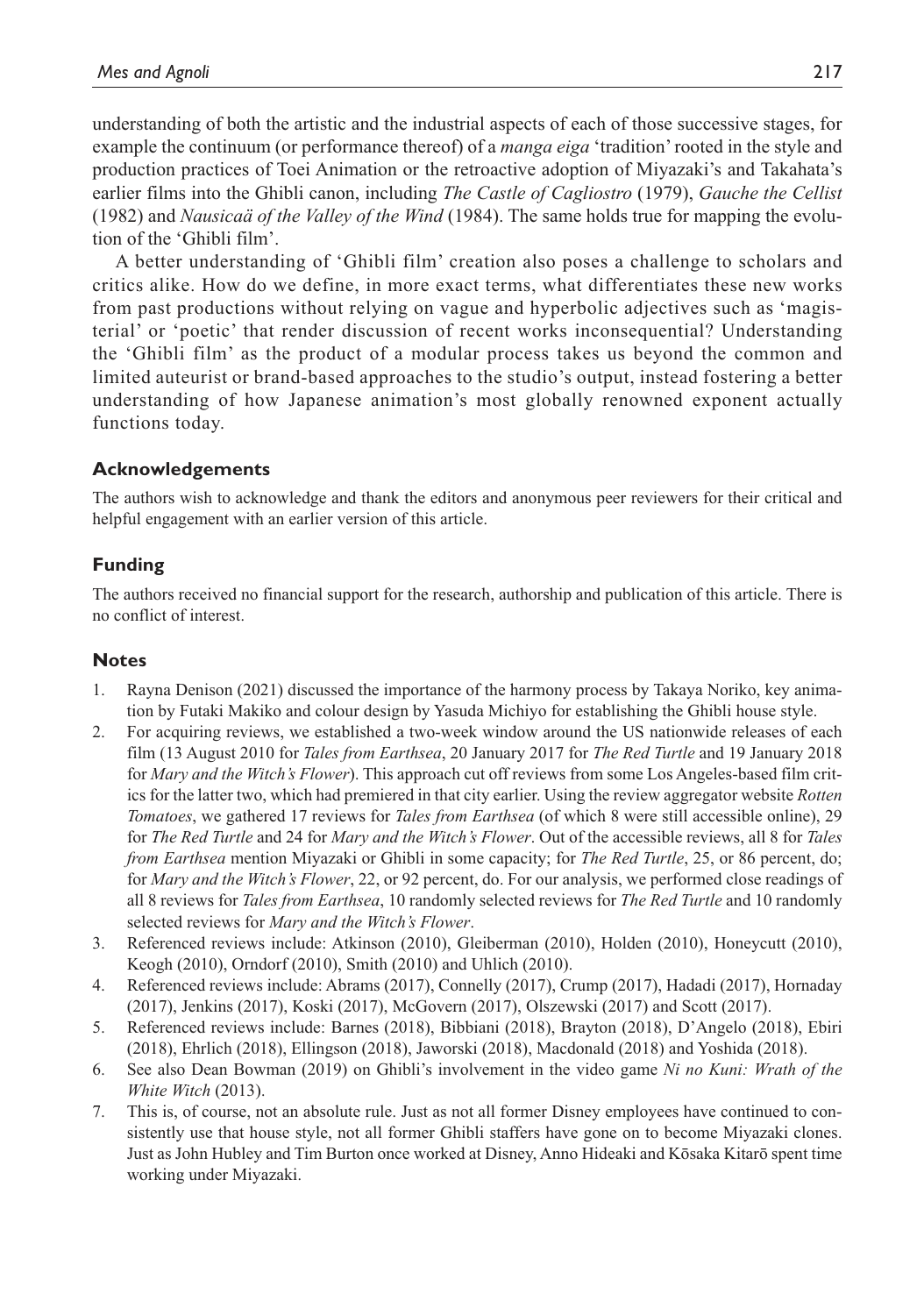#### **References**

- Abrams S (2017) The Red Turtle. In: *RogerEbert.com*. Available at: https://www.rogerebert.com/reviews/ the-red-turtle-2017 (accessed 21 December 2020).
- Altman R (1999) *Film/Genre*. London: British Film Institute.
- Atkinson M (2010) Like father not like son: Goro Miyazaki's *Tales from Earthsea*. *Village Voice*. Available at: https://www.villagevoice.com/2010/08/11/like-father-not-like-son-goro-miyazakis-tales-from-earthsea/ (accessed 21 December 2020).
- Barnes D (2018) *Mary and the Witch's Flower. Sacramento News & Review*. Available at: https://www.newsreview.com/sacramento/content/mary-and-the-witchs-flower/25735438/ (accessed 21 December 2020).
- Bibbiani W (2018) *Mary and the Witch's Flower* review. *IGN*. Available at: https://www.ign.com/ articles/2018/01/19/mary-and-the-witchs-flower-review (accessed 21 December 2020).
- Bolton C (2018) *Interpreting Anime*. Minneapolis: University of Minnesota Press.
- Bowman D (2019) Playing around with Studio Ghibli: Understanding the remediated meaning of *Ni no Kuni: Wrath of the White Witch* through its transcultural marketing paratexts. *Animation Studies* (special edition). Available at: https://journal.animationstudies.org/dean-bowman-playing-aroundwith-studio-ghibli-understanding-the-remediated-meaning-of-ni-no-kuni-wrath-of-the-white-witchthrough-its-transcultural-marketing-paratexts/ (accessed 16 December 2020).
- Brayton T (2018) *Mary and the Witch's Flower* (2017): Alternate ending. Available at: https://www.alternateending.com/2018/01/mary-witchs-flower-2017.html (accessed 21 December 2020).
- Buscombe E (1970) The idea of genre in the American cinema. *Screen 11*(2): 33–45.
- Clements J (2013) *Anime: A History*. London: BFI Publishing.
- Clements J (2016) Variety is the spice . . . *Schoolgirl Milky Crisis*. Available at: https://schoolgirlmilkycrisis. com/2016/02/13/variety-is-the-spice/ (accessed 16 December 2020).
- Condry I (2013) *The Soul of Anime: Collaborative Creativity and Japan's Media Success Story*. Durham, NC: Duke University Press.
- Connelly S (2017) *The Red Turtle. SF Weekly*. Available at: https://www.sfweekly.com/film/film-film/thered-turtle/ (accessed 21 December 2020).
- Crump A (2017) Animated 'The Red Turtle' is poetry made cinema & an exquisite existential allegory (review). *The Playlist*. Available at: https://theplaylist.net/animated-red-turtle-poetry-made-cinemaexquisite-existential-allegory-review-20170119/ (accessed 21 December 2020).
- D'Angelo M (2018) Studio Ghibli alums keep the company's whimsical spirit alive with *Mary and the Witch's Flower*. *The AV Club*. Available at: https://www.avclub.com/studio-ghibli-alums-keep-the-company-swhimsical-spirit-1822123135 (accessed 21 December 2020).
- Denison R (2015) *Anime: A Critical Introduction*. London: Bloomsbury Academic.
- Denison R (2021) Studio Ghibli, house style and keeping *Manga eiga* (Manga films) alive. Presented at: Society of Animation Studies 32nd Annual Conference, online conference, 14–18 June 2021.
- Ebiri B (2018) Your eyes might never be the same after seeing 'Mary and the Witch's Flower'. *The Village Voice*. Available at: https://www.villagevoice.com/2018/01/18/your-eyes-might-never-be-the-sameafter-seeing-mary-and-the-witchs-flower/ (accessed 21 December 2020).
- Ehrlich D (2015) *When Marnie Was There* director Hiromasa Yonebayashi on the end of Studio Ghibli. In: *Time Out*. Available at: https://www.timeout.com/newyork/movies/when-marnie-was-there-directorhiromasa-yonebayashi-on-the-end-of-studio-ghibli (accessed 16 December 2020).
- Ehrlich D (2018) *Mary and the Witch's Flower* review: A cheap Studio Ghibli knockoff is still better than no Studio Ghibli at all. *IndieWire*. Available at: https://www.indiewire.com/2018/01/mary-and-the-witchsflower-review-studio-ponoc-1201918209/ (accessed 21 December 2020).
- Ellingson A (2018) Flick picks: 'Mary and the Witch's Flower' springs from tradition of Studio Ghibli. In: *L.A. Biz*. Available at: https://www.bizjournals.com/losangeles/news/2018/01/18/flick-picks-mary-andthe-witch-s-flower-sprouts.html (accessed 21 December 2020).
- Frank A (2018) Getting fired from a Miyazaki movie was 'a good thing' for this anime director. In: *Polygon*. Available at: https://www.polygon.com/2018/10/20/18001588/mamoru-hosoda-fired-howls-movingcastle-interview (accessed 16 December 2020).
- Gleiberman O (2010) *Tales from Earthsea. Entertainment Weekly*. Available at: https://ew.com/article/ 2010/08/11/tales-earthsea/ (accessed 21 December 2020).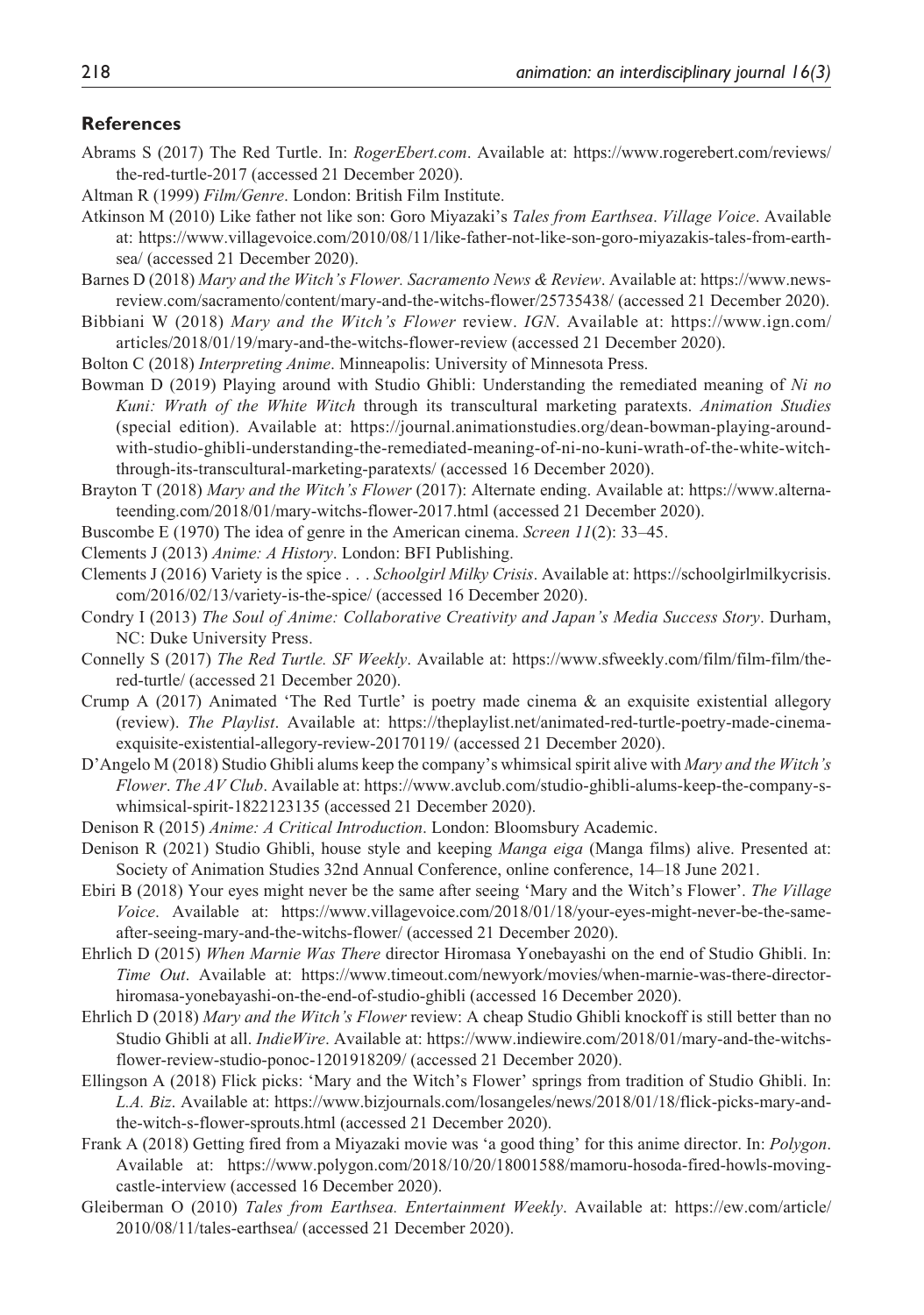- Hadadi R (2017) Family movie review: *The Red Turtle* (PG). *Chesapeake Family*. Available at: https://www. chesapeakefamily.com/family-movie-review-the-red-turtle-pg/ (accessed 21 December 2020).
- Holden S (2010) The world loses balance, and an allegory appears. *The New York Times*. Available at: https:// www.nytimes.com/2010/08/13/movies/13tales.html (accessed 21 December 2020).
- Honeycutt K (2010) *Tales from Earthsea:* Film review. *Hollywood Reporter*. Available at: https://www. hollywoodreporter.com/review/tales-earthsea-film-review-29875 (accessed 21 December 2020).
- Hornaday A (2017) 'The Red Turtle', from Studio Ghibli, is a lyrical escape into silence and solitude. *The Washington Post*. Available at: https://www.washingtonpost.com/goingoutguide/movies/the-red-turtlefrom-studio-ghibli-is-a-lyrical-escape-into-silence-and-solitude/2017/01/26/fdd4ff70-e193-11e6-a453- 19ec4b3d09ba\_story.html (accessed 21 December 2020).
- Jaworski M (2018) *'Mary and the Witch's Flower'* is a striking film carried by the heart of its characters. *The Daily Dot*. Available at: https://www.dailydot.com/parsec/mary-and-the-witchs-flower-review/ (accessed 21 December 2020).
- Jenkins M (2017) 'The Red Turtle': An animated fable of humanity, nature and the nature of humanity. *NPR*. Available at: https://www.npr.org/2017/01/19/510426259/the-red-turtle-an-animated-fable-of-humanity-nature-and-the-nature-of-humanity (accessed 21 December 2020).
- Keogh T (2010) 'Tales from Earthsea': Ebbs with narrative unclarity, flows with pleasing visuals. *The Seattle Times*. Available at: https://www.seattletimes.com/entertainment/movies/tales-from-earthsea-ebbswith-narrative-unclarity-flows-with-pleasing-visuals/ (accessed 21 December 2020).
- Koski G (2017) *The Red Turtle* is a breathtaking example of what animation is capable of achieving. *Vox*. Available at: https://www.vox.com/culture/2017/1/21/14325268/the-red-turtle-studio-ghibli-animatedmovie (accessed 21 December 2020).
- Lamarre T (2009) *The Anime Machine*. Minneapolis: University of Minnesota Press.
- Loveridge L (2018) In new book, Ghibli's Suzuki reveals Isao Takahata as notoriously difficult director. *Anime News Network*. Available at: https://www.animenewsnetwork.com/interest/2018-08-13/innew-book-ghibli-suzuki-reveals-isao-takahata-as-notoriously-difficult-director/.135444 (accessed 15 December 2020).
- Macdonald M (2018) 'Mary and the Witch's Flower' tells gentle tale of girl at school for witches. *The Seattle Times*. Available at: https://www.seattletimes.com/entertainment/movies/mary-and-the-witchs-flowertells-gentle-tale-of-girl-at-school-for-witches/ (accessed 21 December 2020).
- McCarthy H (1999) *Hayao Miyazaki: Master of Japanese Animation*. Berkeley, CA: Stone Bridge Press.
- McGovern J (2017) *The Red Turtle*: EW review. *Entertainment Weekly*. Available at: https://ew.com/movies/2017/01/19/the-red-turtle-ew-review/ (accessed 21 December 2020).
- Mes T (2002) Katsuyuki Motohiro. *Midnight Eye*. Available at: http://www.midnighteye.com/interviews/ katsuyuki-motohiro/ (accessed 16 December 2002).
- Napier S (2019) *Miyazakiworld: A Life in Art*. New Haven, CT: Yale University Press.
- Olszewski T (2017) *The Red Turtle* is another Studio Ghibli delight. *Washington City Paper*. Available at: https://washingtoncitypaper.com/article/326879/the-red-turtle-reviewed/ (accessed 21 December 2020).
- Orndorf B (2010) Film review *Tales from Earthsea. BrianOrndorf.com*. Available at: https://www.brianorndorf.com/2010/08/film-review-tales-from-earthsea.html (accessed 21 December 2020).
- Scott AO (2017) Review: 'The Red Turtle,' life marooned with an ornery reptile. *The New York Times*. Available at: https://www.nytimes.com/2017/01/19/movies/the-red-turtle-review.html (accessed 21 December 2020).
- Smith K (2010) Heady anime has more good than evil. *New York Post*. Available at: https://nypost. com/2010/08/13/heady-anime-has-more-good-than-evil/ (accessed 21 December 2020).
- Suzuki T and Yagihashi S (2018) *Ghibli no kyōkasho 19 Kaguya-hime no monogatari*. Tokyo: Bungei Shunjū.
- Uhlich K (2010) Tales from Earthsea. *Time Out*. Available at: https://www.timeout.com/us/film/tales-fromearthsea (accessed 21 December 2020).
- Yoshida E (2018) *Mary and the Witch's Flower* is a rickety but likable debut from Studio Ponoc. *Vulture*. Available at: https://www.vulture.com/2018/01/mary-and-the-witchs-flower-review.html (accessed 21 December 2020).